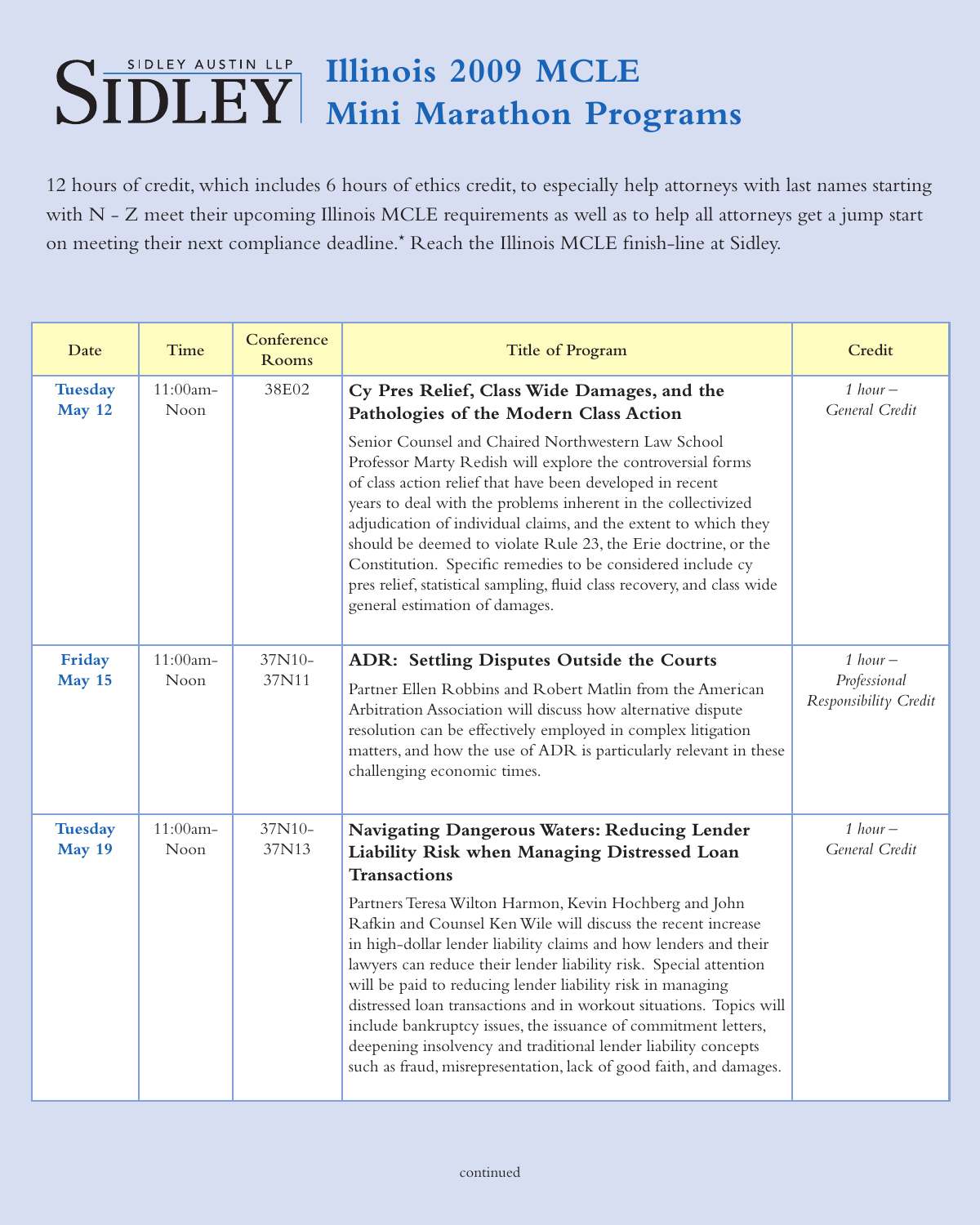## $\textbf{SIDLEY}\xspace^{\text{SIDLEY}\xspace\text{AUSTIN LLP}}$  Illinois 2009 MCLE Mini Marathon Programs

| Thursday<br>May 28       | 11:00am-<br>Noon | 38N22-<br>38N23 | Key Issues in Preserving Attorney-Client Privilege<br>in the Corporate Context<br>Partners Tamar Kelber and Sherry Knutson will provide lawyers<br>with practical advice for educating business people about the<br>attorney-client privilege, focusing on protecting the privilege in<br>the era of electronic communications. They will share lessons<br>learned from litigation and will address key recent developments<br>in the law of privilege.                                                                                                                                                         | $1 hour -$<br>Professional<br>Responsibility Credit |
|--------------------------|------------------|-----------------|-----------------------------------------------------------------------------------------------------------------------------------------------------------------------------------------------------------------------------------------------------------------------------------------------------------------------------------------------------------------------------------------------------------------------------------------------------------------------------------------------------------------------------------------------------------------------------------------------------------------|-----------------------------------------------------|
| <b>Tuesday</b><br>June 2 | 11:00am-<br>Noon | 37N11-<br>37N13 | Developments in Professional Responsibility -<br>Part 1<br>Partner Mike Sweeney will review key concepts and recent<br>developments in professional responsibility law that are relevant<br>to both transactional lawyers and litigators. Mike will cover<br>the ABA's recent amendment of Model Rule 1.10 regarding<br>screening and other conflicts-related issues, communication<br>with represented persons, privilege and confidentiality, client<br>files, reasonableness of fees, and reporting obligations. Part 2,<br>for litigators, will bring the Mini Marathon to the finish line on<br>June 23rd. | $1 hour -$<br>Professional<br>Responsibility Credit |
| Wednesday<br>June 3      | 11:00am-<br>Noon | 37N11-<br>37N13 | Introduction to the Federal Securities Laws from a<br><b>Corporate and Litigation Perspective</b><br>Partners John Kelsh and Jim Ducayet will present a primer on<br>the basics of federal securities laws from both a transactional and<br>securities litigation perspective.                                                                                                                                                                                                                                                                                                                                  | 1 hour $-$<br>General Credit                        |
| <b>Monday</b><br>June 8  | 11:00am-<br>Noon | 37N11-<br>37N13 | United States Supreme Court - Business and<br><b>Commercial Decisions</b><br>Partners Gary Feinerman, Rob Hochman and Connie Trela<br>will review current Term Supreme Court decisions of particular<br>significance for our business clients.                                                                                                                                                                                                                                                                                                                                                                  | $1 hour -$<br>General Credit                        |
| Wednesday<br>June 10     | 11:00am-<br>Noon | 37N11-<br>37N13 | New Accounting Standards: The Impact on<br><b>Attorneys and Their Clients</b><br>Partners Mel Washburn and Lisa Reategui along with Sonya<br>Andreassen from PricewaterhouseCoopers LLP will review<br>the impact that the proposed changes to current accounting<br>standards will have on clients. From the transition to IFRS to<br>the challenges of "mark to market" accounting, transactional<br>lawyers and litigators alike will need to be familiar with the<br>impact these changes may have on deals and cases.                                                                                      | 1 hour $-$<br>General Credit                        |